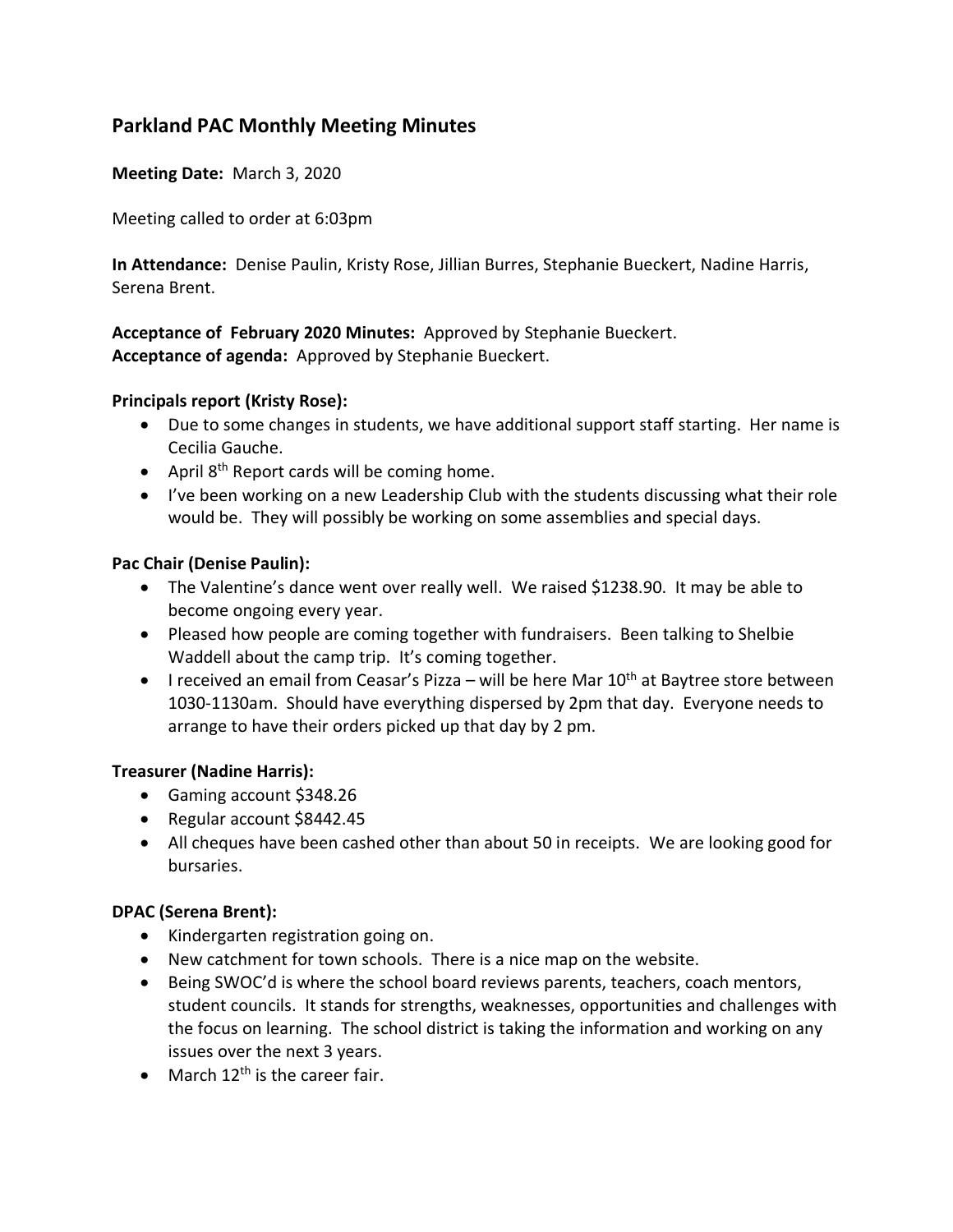- The PRRD provided funding for all School District 59 schools for the Orange Shirt Day book. We can photocopy it as much as we want. They bought the copyright. There are lesson plans for Kindergarten up to grade 7.
- I will be going to Richmond in the first week of May for DPAC.

## **Aboriginal Rep (Serena Brent):**

• We were SWOC'd.

### **Old Business:**

- The DJ we had for the dance was pretty good.
- Dayna has the hanging basket fundraiser started. They don't show any pricing on the pamphlet. Will send out information as soon as we know more.
- Popcorn Wednesday's are going well! Selling 25-35 bags of popcorn each time. I have talked to the bus drivers and if they have any issues with messes to talk to Kristy and then she'll come back to me and we'll cancel it. But the kids really love it.
- Fundraiser cards
	- Jill I mailed them out Feb 27. Kids enjoyed it. Just waiting for them to email me back.
- Candy grams went over so well. 163 sold. Saw a lot of empathy going on too.
- Sold 116 Ceasar pizza kits. Pretty impressed.
- School hoodies and pants order due Mar 6 Jill to send out Facebook post.
- Grad sweatshirts haven't made it to the promo shop. Will look at Imagine That as well.
- Dodgeball tournament would love to do it the first Friday in June. Might need to cut into the school day.
	- Kristy talked to Mike about insurance and waivers.
	- Denise There will be a mix of adults and kids. Family mix, etc. might be three different divisions.
	- Nadine Possibly a teen team?
	- Denise We'll sit down and figure out something and present it to Kristy.
- Car wash fundraiser will be May 9<sup>th</sup>. I'll be getting information soon. Just waiting to hear about insurance.
- Grade 6/7 camp will have more info soon. They are getting the itinerary ready. Hopefully soon after spring break.
- Missing jerseys still have not shown up. Kristy will contact Central to see if they're there.

### **New Business:**

- Make a motion to add bursaries, Encana and Purdy's to the agenda.
- We received a \$500 donation from Tanya Paulsen and \$100 donation from the Bessborough Hall to go towards the grade 6/7 year end trip. Lana is going to ask the Farmington Association. I am going to talk to Jen Critcher for Tower Lake Hall to see if they're interested in donating. Our goal is \$5000. We're currently at \$600, not